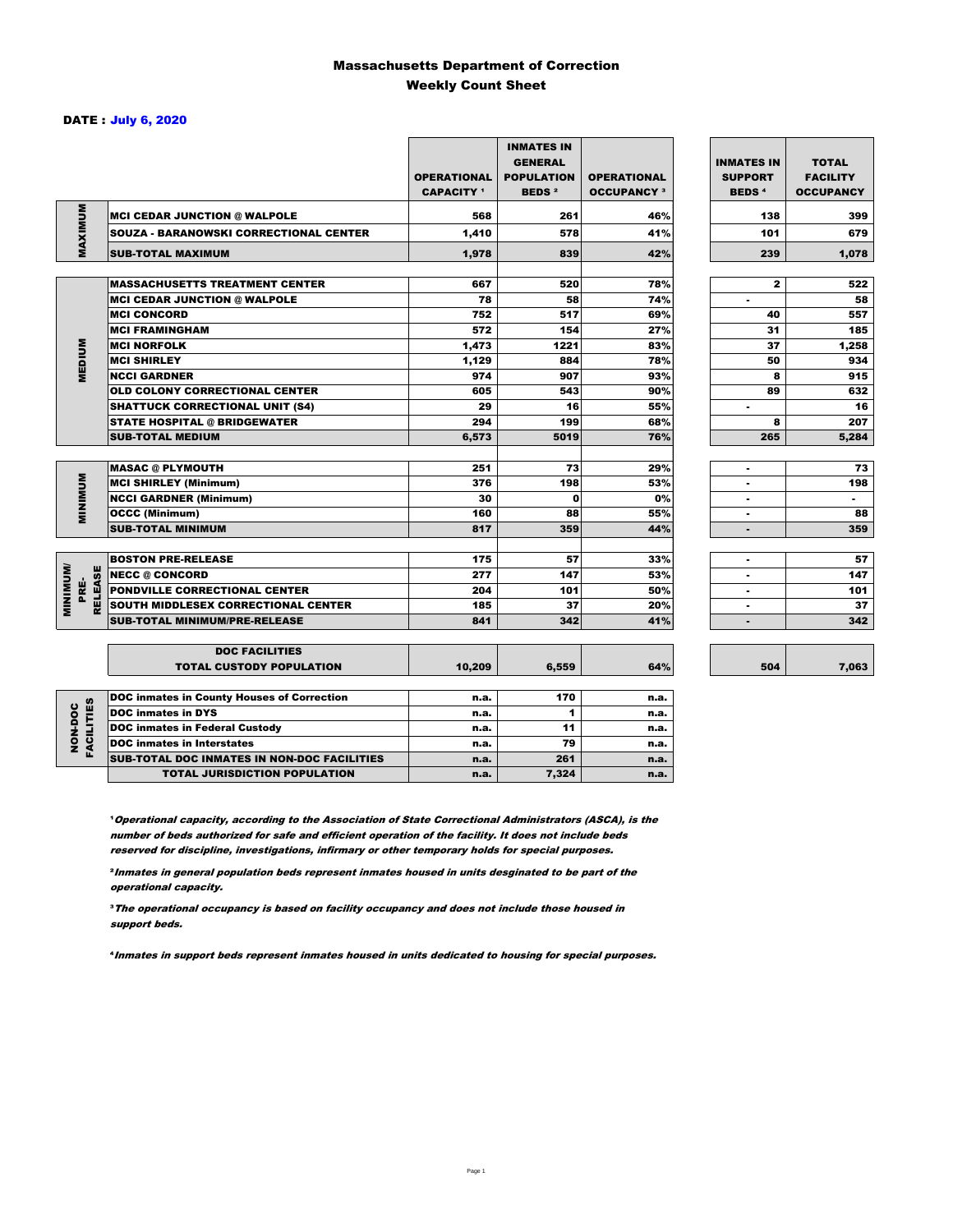### Massachusetts Department of Correction Weekly Count Sheet

| <b>CORRECTIONAL FACILITIES</b>      | <b>TREATMENT</b> | <b>FACILITY</b>  |
|-------------------------------------|------------------|------------------|
| <b>HOSPITAL MISSION</b>             | <b>BEDS</b>      | <b>OCCUPANCY</b> |
| <b>SHATTUCK CORRECTIONAL UNIT</b>   | 29               | 16               |
| <b>STATE HOSPITAL @ BRIDGEWATER</b> | 372              | 199              |
| <b>TOTAL</b>                        | 401              | 215              |

| <b>DOC INMATES IN COUNTY FACILITIES</b>                        | <b>FACILITY</b>  |
|----------------------------------------------------------------|------------------|
|                                                                | <b>OCCUPANCY</b> |
| <b>BARNSTABLE COUNTY</b>                                       | ۰                |
| <b>BERKSHIRE COUNTY</b>                                        | 5                |
| <b>BRISTOL COUNTY</b>                                          | ۰                |
| <b>DUKES COUNTY</b>                                            | ۰                |
| <b>ESSEX COUNTY</b>                                            | 1                |
| <b>FRANKLIN COUNTY</b>                                         | 11               |
| <b>HAMPDEN COUNTY*</b>                                         | 105              |
| <b>HAMPSHIRE COUNTY</b>                                        | 8                |
| <b>MIDDLESEX COUNTY</b>                                        | ۰                |
| <b>NORFOLK COUNTY</b>                                          | ۰                |
| <b>PLYMOUTH COUNTY</b>                                         | 39               |
| <b>SUFFOLK COUNTY</b>                                          | 1                |
| <b>WORCESTER COUNTY</b>                                        | ۰                |
| <b>TOTAL</b>                                                   | 170              |
| *Note* Hampden County has 53 Section 35 inmates (Stoney Brook) |                  |
| <b>DOC INMATES IN OTHER FACILITIES</b>                         | <b>FACILITY</b>  |
|                                                                | <b>OCCUPANCY</b> |
| <b>FEDERAL BUREAU OF PRISONS</b>                               | 11               |
| <b>DYS</b>                                                     | 1                |

Experiment and the contract of the contract of the contract of the contract of the contract of the contract of the contract of the contract of the contract of the contract of the contract of the contract of the contract of TOTAL 91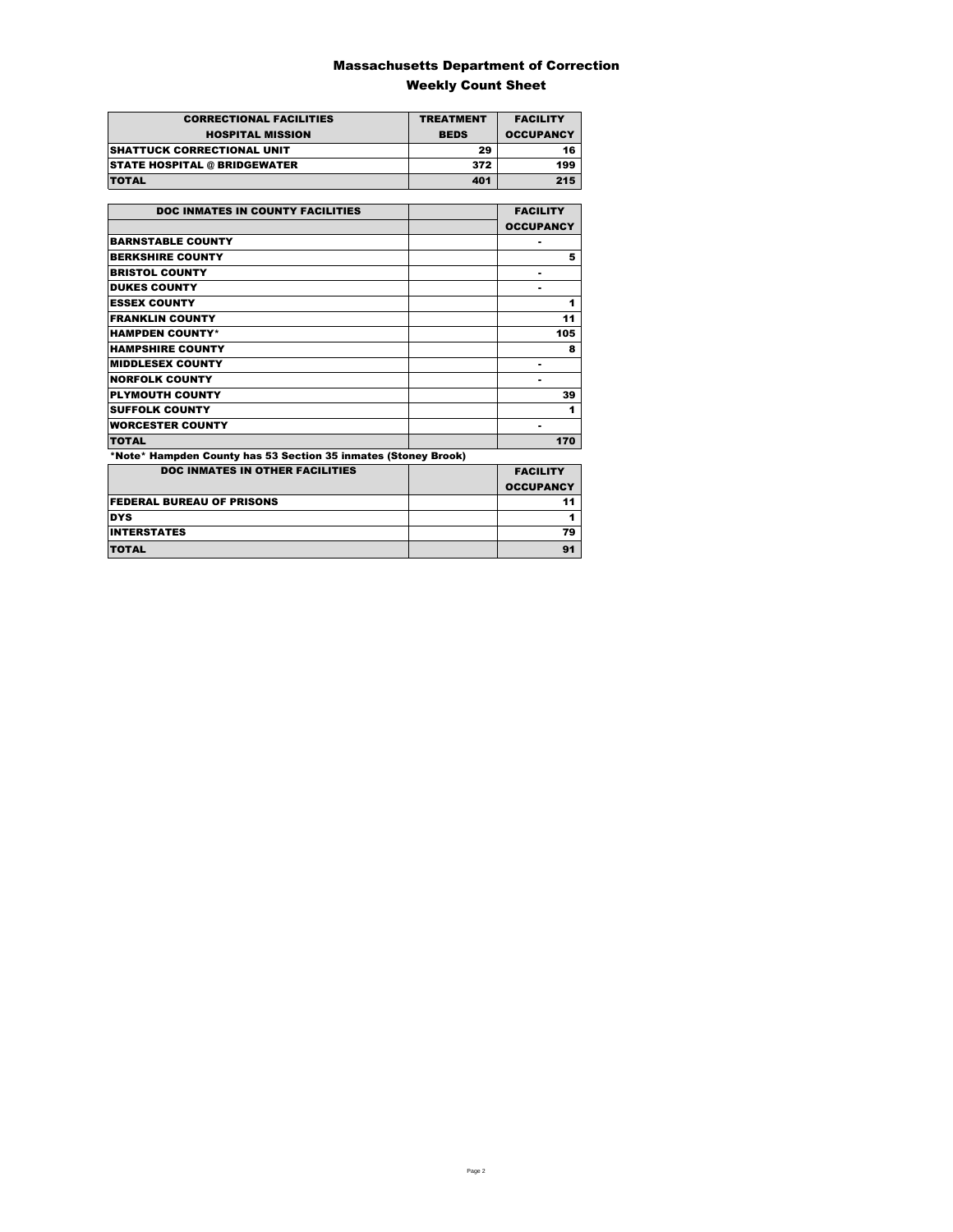#### **07/06/20**

| <b>COUNTY</b>                        | <b>SECURITY LEVEL</b>                 |                              |                              |                  |                               |                               |                               |                              |                                |                      | <b>TOTAL</b>      |                                                          |
|--------------------------------------|---------------------------------------|------------------------------|------------------------------|------------------|-------------------------------|-------------------------------|-------------------------------|------------------------------|--------------------------------|----------------------|-------------------|----------------------------------------------------------|
| <b>BARNSTABLE</b>                    | <b>TYPE</b>                           | <b>MAXIMUM</b>               |                              | <b>MEDIUM</b>    |                               |                               | <b>MINIMUM</b>                |                              | <b>PRE-RELEASE</b>             |                      | <b>TOTAL</b>      |                                                          |
|                                      |                                       | <b>MALE</b>                  | <b>FEMALE</b>                | <b>MALE</b>      | <b>FEMALE</b>                 | <b>MALE</b>                   | <b>FEMALE</b>                 | <b>MALE</b>                  | <b>FEMALE</b>                  | <b>MALE</b>          | <b>FEMALE</b>     | <b>FACILITY</b>                                          |
|                                      | <b>COUNTY</b>                         | $\mathbf 0$                  | $\mathbf{0}$                 | 63               | 6                             | $\mathbf 0$                   | 0                             | $\mathbf{0}$                 | $\mathbf{0}$                   | 63                   | 6                 | 69                                                       |
| <b>HOUSE OF</b>                      | <b>STATE</b>                          | $\mathbf{0}$                 | $\mathbf 0$                  | 0                | $\overline{0}$                | $\mathbf 0$                   | $\overline{0}$                | $\mathbf{0}$                 | $\overline{0}$                 | $\mathbf 0$          | $\mathbf 0$       | $\mathbf 0$                                              |
| <b>CORRECTION</b>                    | FEDERAL<br><b>TOTAL</b>               | $\mathbf 0$<br>$\mathbf 0$   | $\mathbf{0}$<br>$\mathbf{0}$ | 0<br>63          | 0<br>6                        | $\mathbf 0$<br>$\overline{0}$ | $\mathbf 0$<br>$\mathbf 0$    | $\mathbf 0$<br>$\mathbf{0}$  | $\overline{0}$<br>$\mathbf 0$  | $\mathbf 0$<br>63    | 0<br>6            | $\mathbf 0$<br>69                                        |
|                                      | <b>COUNTY</b>                         | $\mathbf 0$                  | $\mathbf{0}$                 | 81               | 8                             | $\mathbf 0$                   | $\mathbf 0$                   | $\mathbf 0$                  | $\mathbf 0$                    | 81                   | 8                 | 89                                                       |
| JAIL                                 | <b>OTHER COUNTY</b>                   | $\mathbf 0$                  | $\mathbf 0$                  | 0                | 0                             | $\mathbf{0}$                  | $\overline{0}$                | $\mathbf 0$                  | $\overline{0}$                 | $\mathbf 0$          | $\mathbf 0$       | $\bf{0}$                                                 |
|                                      | <b>FEDERAL</b>                        | $\overline{0}$               | $\mathbf{0}$                 | 0                | $\Omega$                      | $\Omega$                      | $\overline{0}$                | $\Omega$                     | $\overline{0}$                 | $\Omega$             | 0                 | $\mathbf 0$                                              |
|                                      | <b>TOTAL</b>                          | $\overline{0}$               | $\Omega$                     | 81               | 8                             | $\Omega$                      | $\overline{0}$                | $\Omega$                     | $\overline{0}$                 | 81                   | 8                 | 89                                                       |
|                                      | <b>FACILITY TOTAL</b>                 | 0                            | 0                            | 144              | 14                            | $\mathbf{0}$                  | 0                             | 0                            | 0                              | 144                  | 14                | 158                                                      |
| <b>BERKSHIRE</b>                     | <b>TYPE</b>                           | <b>MAXIMUM</b>               |                              |                  | <b>MEDIUM</b>                 |                               | <b>MINIMUM</b>                |                              | <b>PRE-RELEASE</b>             |                      | <b>TOTAL</b>      |                                                          |
|                                      |                                       | <b>MALE</b>                  | <b>FEMALE</b>                | <b>MALE</b>      | <b>FEMALE</b>                 | <b>MALE</b>                   | <b>FEMALE</b>                 | <b>MALE</b>                  | <b>FEMALE</b>                  | <b>MALE</b>          | <b>FEMALE</b>     | <b>FACILITY</b>                                          |
|                                      | <b>COUNTY</b>                         | $\mathbf{0}$                 | $\mathbf 0$                  | 58               | 0                             | $\mathbf{0}$                  | $\mathbf{0}$                  | $\mathbf{0}$                 | $\mathbf 0$                    | 58                   | 0                 | 58                                                       |
| <b>HOUSE OF</b><br><b>CORRECTION</b> | <b>STATE</b><br><b>FEDERAL</b>        | 0<br>$\mathbf 0$             | $\mathbf{0}$<br>$\mathbf 0$  | 5<br>0           | $\mathbf 0$<br>$\overline{0}$ | $\mathbf{0}$<br>$\mathbf{0}$  | $\mathbf 0$<br>$\overline{0}$ | $\mathbf{0}$<br>$\mathbf{0}$ | $\mathbf{0}$<br>$\mathbf 0$    | 5<br>$\mathbf 0$     | 0<br>0            | 5<br>$\mathbf 0$                                         |
|                                      | <b>TOTAL</b>                          | $\overline{0}$               | $\mathbf{0}$                 | 63               | $\overline{0}$                | $\overline{0}$                | $\overline{0}$                | $\mathbf{0}$                 | $\overline{0}$                 | 63                   | $\overline{0}$    | 63                                                       |
|                                      | <b>COUNTY</b>                         | $\overline{0}$               | $\overline{0}$               | 82               | $\overline{0}$                | $\mathbf 0$                   | $\overline{0}$                | $\overline{0}$               | $\overline{0}$                 | 82                   | $\mathbf{0}$      | 82                                                       |
| <b>JAIL</b>                          | <b>OTHER COUNTY</b>                   | 0                            | $\mathbf{0}$                 | 0                | $\overline{0}$                | $\Omega$                      | $\mathbf 0$                   | $\Omega$                     | $\mathbf{0}$                   | 0                    | $\mathbf{0}$      | $\bf{0}$                                                 |
|                                      | <b>FEDERAL</b>                        | $\mathbf 0$                  | $\mathbf{0}$                 | 0                | $\overline{0}$                | $\mathbf{0}$                  | $\overline{0}$                | $\mathbf 0$                  | $\overline{0}$                 | $\mathbf 0$          | $\mathbf{0}$      | $\mathbf 0$                                              |
|                                      | <b>TOTAL</b>                          | $\mathbf 0$                  | $\mathbf{0}$                 | 82               | $\overline{0}$                | $\mathbf{0}$                  | $\mathbf 0$                   | $\mathbf{0}$                 | $\mathbf 0$                    | 82                   | $\overline{0}$    | 82                                                       |
|                                      | <b>FACILITY TOTAL</b>                 | 0                            | $\mathbf{0}$                 | 145              | 0                             | 0                             | $\bf{0}$                      | 0                            | 0                              | 145                  | 0                 | 145                                                      |
| <b>BRISTOL</b>                       | <b>TYPE</b>                           | <b>MAXIMUM</b>               |                              |                  | <b>MEDIUM</b>                 |                               | <b>MINIMUM</b>                |                              | <b>PRE-RELEASE</b>             |                      | <b>TOTAL</b>      |                                                          |
| <b>Ash Street</b>                    |                                       | <b>MALE</b>                  | <b>FEMALE</b>                | <b>MALE</b>      | <b>FEMALE</b>                 | <b>MALE</b>                   | <b>FEMALE</b>                 | <b>MALE</b>                  | <b>FEMALE</b>                  | <b>MALE</b>          | <b>FEMALE</b>     | <b>FACILITY</b>                                          |
|                                      | <b>COUNTY</b>                         | 0                            | $\mathbf{0}$                 | 15               | $\mathbf 0$                   | $\mathbf 0$                   | 0                             | $\mathbf{0}$                 | $\mathbf{0}$                   | 15                   | 0                 | 15                                                       |
| <b>HOUSE OF</b><br><b>CORRECTION</b> | <b>STATE</b><br><b>FEDERAL</b>        | $\mathbf{0}$<br>$\mathbf{0}$ | $\mathbf{0}$<br>$\mathbf{0}$ | 0<br>0           | $\mathbf 0$<br>$\overline{0}$ | $\mathbf{0}$<br>$\mathbf{0}$  | $\mathbf{0}$<br>$\mathbf{0}$  | $\mathbf{0}$<br>$\mathbf{0}$ | $\mathbf{0}$<br>$\overline{0}$ | 0<br>$\mathbf 0$     | 0<br>0            | $\pmb{0}$<br>$\mathbf 0$                                 |
|                                      | <b>TOTAL</b>                          | $\overline{0}$               | $\mathbf{0}$                 | 15               | $\overline{0}$                | $\mathbf 0$                   | $\overline{0}$                | $\mathbf{0}$                 | $\overline{0}$                 | 15                   | $\overline{0}$    | 15                                                       |
|                                      | <b>COUNTY</b>                         | $\overline{0}$               | $\Omega$                     | 74               | $\overline{0}$                | $\mathbf 0$                   | $\overline{0}$                | $\overline{0}$               | $\overline{0}$                 | 74                   | $\overline{0}$    | 74                                                       |
| JAIL                                 | <b>OTHER COUNTY</b>                   | $\mathbf 0$                  | $\mathbf 0$                  | 0                | $\overline{0}$                | $\mathbf{0}$                  | $\overline{0}$                | $\mathbf 0$                  | $\overline{0}$                 | $\mathbf 0$          | $\mathbf{0}$      | $\mathbf 0$                                              |
|                                      | FEDERAL                               | $\overline{0}$               | $\mathbf{0}$                 | 0                | $\overline{0}$                | $\Omega$                      | $\overline{0}$                | $\Omega$                     |                                | $\mathbf 0$          | 0                 | $\mathbf 0$                                              |
|                                      | <b>TOTAL</b>                          | $\overline{0}$               | $\mathbf{0}$                 | 74               | $\overline{0}$                | $\overline{0}$                | $\overline{0}$                | $\overline{0}$               | $\mathbf{0}$                   | 74                   | $\overline{0}$    | 74                                                       |
|                                      | <b>FACILITY TOTAL</b>                 |                              |                              |                  |                               |                               |                               |                              |                                |                      |                   |                                                          |
|                                      |                                       | 0                            | 0                            | 89               | 0                             | 0                             | 0                             | 0                            | 0                              | 89                   | 0                 | 89                                                       |
| <b>BRISTOL</b>                       | <b>TYPE</b>                           | <b>MAXIMUM</b>               |                              |                  | <b>MEDIUM</b>                 |                               | <b>MINIMUM</b>                |                              | <b>PRE-RELEASE</b>             |                      | <b>TOTAL</b>      |                                                          |
| <b>Dartmouth</b>                     |                                       | <b>MALE</b>                  | <b>FEMALE</b>                | <b>MALE</b>      | <b>FEMALE</b>                 | <b>MALE</b>                   | <b>FEMALE</b>                 | <b>MALE</b>                  | <b>FEMALE</b>                  | <b>MALE</b>          | <b>FEMALE</b>     | <b>FACILITY</b>                                          |
|                                      | <b>COUNTY</b>                         | $\mathbf 0$                  | $\mathbf 0$                  | 140              |                               | 0                             | 0                             | $\mathbf 0$                  | 0                              | 140                  | 1                 | 141                                                      |
| <b>HOUSE OF</b>                      | <b>STATE</b>                          | $\mathbf 0$                  | $\mathbf{0}$                 | 0<br>1           | 0                             | $\Omega$                      | 0                             | $\Omega$                     | $\mathbf{0}$                   | 0                    | $\mathbf 0$       | 0                                                        |
| <b>CORRECTION</b>                    | <b>FEDERAL</b><br><b>TOTAL</b>        | 0<br>$\overline{0}$          | $\mathbf{0}$<br>$\mathbf{0}$ | 141              | 0<br>$\mathbf{1}$             | $\mathbf 0$<br>$\overline{0}$ | 0<br>$\mathbf 0$              | $\mathbf 0$<br>$\mathbf{0}$  | $\mathbf{0}$<br>$\overline{0}$ | $\mathbf{1}$<br>141  | 0<br>$\mathbf{1}$ | 1<br>142                                                 |
|                                      | <b>COUNTY</b>                         | $\mathbf 0$                  | $\mathbf{0}$                 | 301              | 6                             | $\mathbf{0}$                  | $\mathbf 0$                   | $\mathbf{0}$                 | $\mathbf 0$                    | 301                  | 6                 | 307                                                      |
| JAIL                                 | <b>OTHER COUNTY</b>                   | $\overline{0}$               | $\mathbf{0}$                 | 61               | 1                             | $\mathbf{0}$                  | $\overline{0}$                | $\Omega$                     | $\overline{0}$                 | 61                   | 1                 | 62                                                       |
|                                      | FEDERAL                               | $\mathbf 0$                  | $\mathbf{0}$                 | 2                | 0                             | $\mathbf{0}$                  | 0                             | $\mathbf{0}$                 | $\mathbf 0$                    | $\overline{2}$       | 0                 | $\overline{c}$                                           |
|                                      | <b>TOTAL</b>                          | $\mathbf 0$                  | $\overline{0}$               | 364              | $\overline{7}$                | $\mathbf 0$                   | $\mathbf 0$                   | $\overline{0}$               | $\mathbf 0$                    | 364                  | 7                 | 371                                                      |
|                                      | <b>FACILITY TOTAL</b>                 | $\mathbf{0}$                 | $\mathbf{0}$                 | 505              | 8                             | $\mathbf{0}$                  | $\bf{0}$                      | 0                            | 0                              | 505                  | 8                 | 513                                                      |
| <b>BRISTOL</b>                       | <b>TYPE</b>                           | <b>MAXIMUM</b>               |                              |                  | <b>MEDIUM</b>                 |                               | <b>MINIMUM</b>                |                              | <b>PRE-RELEASE</b>             |                      | <b>TOTAL</b>      |                                                          |
| <b>Women's Center</b>                |                                       | <b>MALE</b>                  | <b>FEMALE</b>                | <b>MALE</b>      | <b>FEMALE</b>                 | <b>MALE</b>                   | <b>FEMALE</b>                 | <b>MALE</b>                  | <b>FEMALE</b>                  | <b>MALE</b>          | <b>FEMALE</b>     | <b>FACILITY</b>                                          |
|                                      | <b>COUNTY</b>                         | 0                            | 0                            | 0                | $\overline{c}$                | $\mathbf 0$                   | 1                             | 0                            | $\mathbf 0$                    | 0                    | 3                 | 3                                                        |
| <b>SENTENCED</b>                     | <b>STATE</b>                          | $\overline{0}$               | $\Omega$                     | $\overline{0}$   | $\mathbf 0$                   | $\overline{0}$                | $\mathbf 0$                   | $\mathbf{0}$                 | $\mathbf{0}$                   | $\mathbf{0}$         | $\overline{0}$    |                                                          |
|                                      | <b>FEDERAL</b>                        | 0<br>$\mathbf 0$             | $\mathbf 0$<br>$\mathbf{0}$  | 0<br>$\mathbf 0$ | $\mathbf 0$                   | $\mathbf{0}$<br>$\mathbf{0}$  | $\mathbf 0$<br>$\mathbf{1}$   | $\mathbf 0$<br>$\mathbf{0}$  | $\mathbf 0$<br>$\mathbf 0$     | $\pmb{0}$<br>$\bf 0$ | 0                 |                                                          |
|                                      | <b>TOTAL</b><br><b>COUNTY</b>         | $\mathbf 0$                  | $\mathbf 0$                  | $\overline{0}$   | $\overline{2}$<br>11          | $\Omega$                      | $\mathbf 0$                   | $\mathbf 0$                  | $\mathbf 0$                    | $\pmb{0}$            | 3<br>11           | $\Omega$<br>$\pmb{0}$<br>$\ensuremath{\mathsf{3}}$<br>11 |
| <b>UNSENTENCED</b>                   | INS                                   | 0                            | $\mathbf 0$                  | $\pmb{0}$        | 0                             | $\mathbf 0$                   | 0                             | $\mathbf{0}$                 | $\mathbf 0$                    | $\pmb{0}$            | 0                 | $\pmb{0}$                                                |
|                                      | <b>FEDERAL</b>                        | $\overline{0}$               | $\Omega$                     | 0                | $\mathbf 0$                   | $\mathbf{0}$                  | $\overline{0}$                | $\mathbf{0}$                 | $\mathbf 0$                    | $\pmb{0}$            | 0                 | $\mathbf 0$                                              |
|                                      | <b>TOTAL</b>                          | $\overline{0}$               | $\mathbf{0}$                 | $\mathbf 0$      | 11                            | $\overline{0}$                | $\overline{0}$                | $\overline{0}$               | $\mathbf 0$                    | $\mathbf 0$          | 11                | 11                                                       |
|                                      | <b>FACILITY TOTAL</b>                 | 0                            | $\mathbf{0}$                 | 0                | 13                            | $\mathbf{0}$                  | 1                             | $\mathbf 0$                  | 0                              | 0                    | 14                | 14                                                       |
| <b>DUKES</b>                         | <b>TYPE</b>                           | <b>MAXIMUM</b>               |                              |                  | <b>MEDIUM</b>                 |                               | <b>MINIMUM</b>                |                              | <b>PRE-RELEASE</b>             |                      | <b>TOTAL</b>      |                                                          |
|                                      |                                       | <b>MALE</b>                  | <b>FEMALE</b>                | <b>MALE</b>      | <b>FEMALE</b>                 | <b>MALE</b>                   | <b>FEMALE</b>                 | <b>MALE</b>                  | <b>FEMALE</b>                  | <b>MALE</b>          |                   | <b>FEMALE FACILITY</b>                                   |
|                                      | <b>COUNTY</b>                         | 2                            | $\mathbf{0}$                 | 5                | $\mathbf 0$                   | $\mathbf{1}$                  | $\mathbf 0$                   | $\mathbf 0$                  | $\mathbf 0$                    | 8                    | $\mathbf{0}$      | 8                                                        |
| <b>HOUSE OF</b>                      | <b>STATE</b>                          | $\mathbf 0$                  | 0                            | 0                | $\mathbf 0$                   | $\mathbf{0}$                  | 0                             | 0                            | $\mathbf 0$                    | 0                    | 0                 |                                                          |
| <b>CORRECTION</b>                    | <b>FEDERAL</b><br><b>TOTAL</b>        | 0<br>$\overline{2}$          | $\mathbf{0}$<br>$\mathbf 0$  | 0<br>$\sqrt{5}$  | $\mathbf 0$<br>$\mathbf 0$    | $\mathbf 0$<br>1              | $\mathbf 0$<br>$\mathbf 0$    | $\mathbf 0$<br>$\mathbf 0$   | $\overline{0}$<br>$\mathbf 0$  | 0<br>8               | 0<br>$\mathbf 0$  |                                                          |
|                                      | <b>COUNTY</b>                         | 0                            | $\mathbf{0}$                 | $\pmb{0}$        | $\mathbf 0$                   | $\mathbf 0$                   | $\mathbf 0$                   | $\mathbf 0$                  | $\mathbf 0$                    | 0                    | $\pmb{0}$         | 8                                                        |
| JAIL                                 | <b>OTHER COUNTY</b>                   | $\overline{0}$               | $\mathbf{0}$                 | $\mathbf 0$      | $\overline{0}$                | $\mathbf{0}$                  | $\mathbf{0}$                  | $\mathbf{0}$                 | $\mathbf{0}$                   | $\mathbf 0$          | 0                 |                                                          |
|                                      | <b>FEDERAL</b>                        | 0                            | $\mathbf 0$                  | 0                | 0                             | $\mathbf 0$                   | 0                             | $\mathbf 0$                  | $\mathbf 0$                    | 0                    | $\pmb{0}$         | $\mathbf 0$<br>$\pmb{0}$<br>$\pmb{0}$                    |
|                                      | <b>TOTAL</b><br><b>FACILITY TOTAL</b> | $\mathbf 0$<br>2             | $\mathbf 0$<br>$\mathbf 0$   | $\pmb{0}$<br>5   | $\mathbf 0$<br>0              | $\mathbf 0$<br>$\mathbf{1}$   | $\mathbf 0$<br>0              | $\mathbf 0$<br>$\mathbf 0$   |                                | $\pmb{0}$<br>8       | $\mathbf 0$<br>0  | $\pmb{0}$<br>$\pmb{0}$<br>$\pmb{0}$<br>8                 |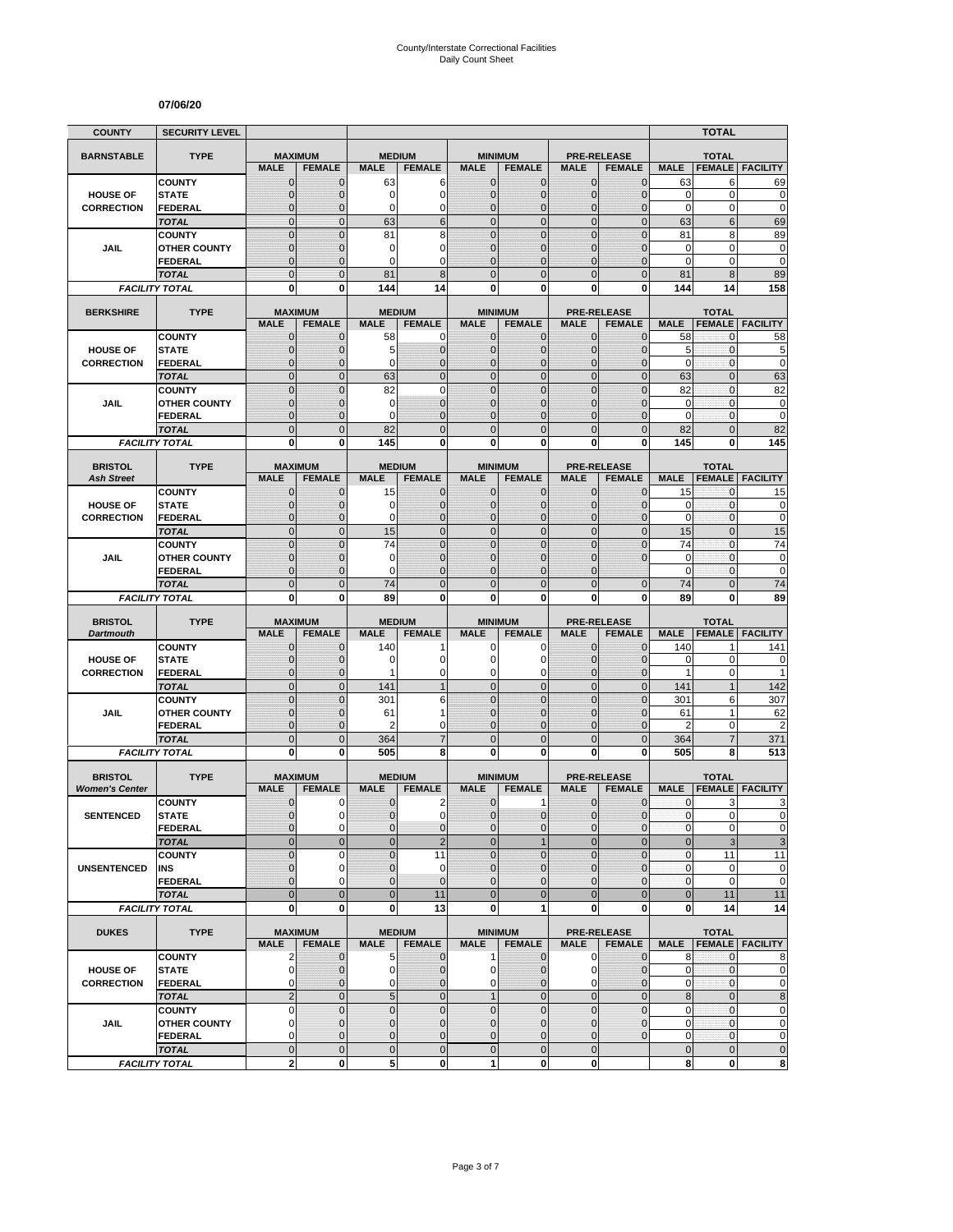# County/Interstate Correctional Facilities Daily Count Sheet

| <b>ESSEX</b>                         | <b>TYPE</b>                           |                               | <b>MAXIMUM</b>                | <b>MEDIUM</b>                  |                               | <b>MINIMUM</b>               |                              |                               | <b>PRE-RELEASE</b>            |                             | <b>TOTAL</b>                 |                               |
|--------------------------------------|---------------------------------------|-------------------------------|-------------------------------|--------------------------------|-------------------------------|------------------------------|------------------------------|-------------------------------|-------------------------------|-----------------------------|------------------------------|-------------------------------|
| <b>Middleton</b>                     |                                       | <b>MALE</b>                   | <b>FEMALE</b>                 | <b>MALE</b>                    | <b>FEMALE</b>                 | <b>MALE</b>                  | <b>FEMALE</b>                | <b>MALE</b>                   | <b>FEMALE</b>                 | <b>MALE</b>                 |                              | <b>FEMALE FACILITY</b>        |
|                                      | <b>COUNTY</b>                         | 0                             | $\mathbf 0$                   | 203                            | 0                             | $\mathbf{0}$                 | $\mathbf{0}$                 | $\mathbf{0}$                  | $\Omega$                      | 203                         | 0                            | 203                           |
| <b>HOUSE OF</b>                      | <b>STATE</b>                          | 0                             | $\mathbf 0$                   | $\Omega$                       | 0                             | $\mathbf 0$                  | $\mathbf{0}$                 | $\mathbf{0}$                  | $\Omega$                      | $\Omega$                    | $\mathbf{0}$                 | 0                             |
| <b>CORRECTION</b>                    | <b>FEDERAL</b>                        | $\Omega$<br>$\mathbf 0$       | $\mathbf 0$<br>$\overline{0}$ | $\Omega$                       | $\overline{0}$<br>$\mathbf 0$ | $\mathbf{0}$<br>$\mathbf{0}$ | $\mathbf{0}$<br>$\mathbf{0}$ | $\mathbf{0}$<br>$\mathbf 0$   | $\Omega$<br>$\overline{0}$    | $\Omega$                    | $\mathbf{0}$<br>$\mathbf{0}$ | $\mathbf 0$<br>203            |
|                                      | <b>TOTAL</b><br><b>COUNTY</b>         | $\mathbf 0$                   | $\mathbf{0}$                  | 203<br>665                     | 0                             | $\mathbf{0}$                 | $\mathbf 0$                  | $\mathbf{0}$                  | $\mathbf 0$                   | 203<br>665                  | 0                            | 665                           |
| JAIL                                 | <b>OTHER COUNTY</b>                   | $\mathbf{0}$                  | $\mathbf 0$                   | 0                              | 0                             | $\mathbf{0}$                 | $\Omega$                     | $\mathbf{0}$                  | ſ                             | $\Omega$                    | $\Omega$                     | 0                             |
|                                      | <b>FEDERAL</b>                        | $\mathbf{0}$                  |                               | $\Omega$                       | $\Omega$                      | $\mathbf 0$                  | $\mathbf 0$                  | $\mathbf{0}$                  | $\mathbf 0$                   | $\mathbf 0$                 | 0                            | $\mathbf 0$                   |
|                                      | <b>TOTAL</b>                          | $\Omega$                      | $\mathbf 0$                   | 665                            | $\Omega$                      | $\mathbf{0}$                 | $\Omega$                     | $\overline{0}$                | $\Omega$                      | 665                         | $\Omega$                     | 665                           |
|                                      | <b>FACILITY TOTAL</b>                 | 0                             | 0                             | 868                            | O                             | $\bf{0}$                     | 0                            | 0                             | 0                             | 868                         | 0                            | 868                           |
| <b>ESSEX</b>                         | <b>TYPE</b>                           |                               | <b>MAXIMUM</b>                |                                | <b>MEDIUM</b>                 |                              | <b>MINIMUM</b>               |                               | <b>PRE-RELEASE</b>            |                             | <b>TOTAL</b>                 |                               |
| W.I.T.                               |                                       | <b>MALE</b>                   | <b>FEMALE</b>                 | <b>MALE</b>                    | <b>FEMALE</b>                 | <b>MALE</b>                  | <b>FEMALE</b>                | <b>MALE</b>                   | <b>FEMALE</b>                 | <b>MALE</b>                 | <b>FEMALE</b>                | <b>FACILITY</b>               |
|                                      | <b>COUNTY</b>                         | $\mathbf{0}$                  | 0                             | $\mathbf 0$                    | $\mathbf{0}$                  | $\mathbf{0}$                 | $\mathbf{0}$                 | $\mathbf{0}$                  | 9                             | 0                           | 9                            | 9                             |
| <b>SENTENCED</b>                     | <b>STATE</b>                          | 0                             | $\overline{0}$                | $\mathbf{0}$                   | 0                             | $\mathbf{0}$                 | $\mathbf{0}$                 | $\mathbf 0$                   | 0                             | $\mathbf{0}$                | $\mathbf 0$                  | 0                             |
|                                      | <b>FEDERAL</b><br><b>TOTAL</b>        | $\mathbf 0$<br>$\overline{0}$ | $\mathbf 0$<br>$\overline{0}$ | $\Omega$<br>$\mathbf{0}$       | 0<br>$\overline{0}$           | $\mathbf{0}$<br>$\mathbf{0}$ | $\Omega$<br>$\overline{0}$   | $\mathbf 0$<br>$\overline{0}$ | 0<br>9                        | $\Omega$<br>$\mathbf{0}$    | $\mathbf 0$<br>9             | $\Omega$<br>9                 |
|                                      | <b>FACILITY TOTAL</b>                 | $\mathbf{0}$                  | 0                             | $\bf{0}$                       | O                             | $\bf{0}$                     | 0                            | 0                             | 9                             | $\bf{0}$                    | 9                            | 9                             |
|                                      |                                       |                               |                               |                                |                               |                              |                              |                               |                               |                             |                              |                               |
| <b>ESSEX</b>                         | <b>TYPE</b>                           |                               | <b>MAXIMUM</b>                |                                | <b>MEDIUM</b>                 |                              | <b>MINIMUM</b>               |                               | <b>PRE-RELEASE</b>            |                             | <b>TOTAL</b>                 |                               |
| LCAC                                 |                                       | <b>MALE</b>                   | <b>FEMALE</b>                 | <b>MALE</b>                    | <b>FEMALE</b>                 | <b>MALE</b>                  | <b>FEMALE</b>                | <b>MALE</b>                   | <b>FEMALE</b>                 | <b>MALE</b>                 | <b>FEMALE</b>                | <b>FACILITY</b>               |
|                                      | <b>COUNTY</b>                         | 0                             | $\mathbf 0$                   | $\mathbf{0}$                   | 0                             | 0                            | $\mathbf{0}$                 | 88                            | $\Omega$                      | 88                          | $\mathbf 0$                  | 88                            |
| <b>HOUSE OF</b>                      | <b>STATE</b>                          | $\Omega$<br>0                 | $\mathbf 0$<br>$\overline{0}$ | $\Omega$<br>$\mathbf{0}$       | 0<br>0                        | 1<br>0                       | $\Omega$<br>$\overline{0}$   | $\mathbf 0$<br>1              | $\sqrt{ }$<br>$\mathcal{C}$   | 1<br>$\mathbf{1}$           | $\Omega$<br>$\mathbf{0}$     | 1                             |
| <b>CORRECTION</b>                    | <b>FEDERAL</b><br><b>TOTAL</b>        | $\overline{0}$                | $\overline{0}$                | $\overline{0}$                 | $\overline{0}$                | $\overline{1}$               | $\overline{0}$               | 89                            | $\overline{0}$                | 90                          | $\Omega$                     | 90                            |
|                                      | <b>FACILITY TOTAL</b>                 | 0                             | 0                             | 0                              | 0                             | 1                            | 0                            | 89                            | 0                             | 90                          | 0                            | 90                            |
|                                      |                                       |                               |                               |                                |                               |                              |                              |                               |                               |                             |                              |                               |
| <b>FRANKLIN</b>                      | <b>TYPE</b>                           |                               | <b>MAXIMUM</b>                |                                | <b>MEDIUM</b>                 |                              | <b>MINIMUM</b>               |                               | <b>PRE-RELEASE</b>            |                             | <b>TOTAL</b>                 |                               |
|                                      |                                       | <b>MALE</b>                   | <b>FEMALE</b>                 | <b>MALE</b>                    | <b>FEMALE</b>                 | <b>MALE</b>                  | <b>FEMALE</b>                | <b>MALE</b>                   | <b>FEMALE</b>                 | <b>MALE</b>                 | <b>FEMALE</b>                | <b>FACILITY</b>               |
|                                      | <b>COUNTY</b>                         | 0                             | 0                             | 53                             | 3                             | $\mathbf{0}$                 | 0                            | 0                             | $\Omega$                      | 53                          | 3                            | 56                            |
| <b>HOUSE OF</b><br><b>CORRECTION</b> | <b>OTHER - VT</b><br><b>STATE</b>     | 0<br>0                        | $\overline{0}$<br>$\mathbf 0$ | 0<br>10                        | 0<br>1                        | $\mathbf 0$<br>$\mathbf{0}$  | $\Omega$<br>$\Omega$         | $\mathbf 0$<br>0              | $\sqrt{ }$<br>$\sqrt{ }$      | $\mathbf 0$<br>10           | $\mathbf 0$<br>$\mathbf{1}$  | 0<br>11                       |
|                                      | <b>FEDERAL</b>                        | $\mathbf{0}$                  | $\overline{0}$                | $\mathbf 0$                    | 0                             | $\mathbf{0}$                 | $\mathbf{0}$                 | 0                             | $\overline{0}$                | $\mathbf 0$                 | $\mathbf 0$                  | $\mathbf 0$                   |
|                                      | <b>TOTAL</b>                          | $\mathbf 0$                   | $\mathbf{0}$                  | 63                             | 4                             | $\mathbf{0}$                 | $\overline{0}$               | $\overline{0}$                | $\overline{0}$                | 63                          | $\overline{4}$               | 67                            |
|                                      | <b>COUNTY</b>                         | $\mathbf 0$                   | $\mathbf 0$                   | 37                             | 10                            | $\mathbf{0}$                 | $\mathbf 0$                  | $\mathbf{0}$                  | $\overline{0}$                | 37                          | 10                           | 47                            |
| <b>JAIL</b>                          | <b>OTHER COUNTY</b>                   | $\overline{0}$                | $\mathbf 0$                   | 24                             | 0                             | $\Omega$                     | $\Omega$                     | $\mathbf 0$                   | $\sqrt{ }$                    | 24                          | $\Omega$                     | 24                            |
|                                      | <b>FEDERAL</b>                        | $\overline{0}$                | $\overline{0}$                | 0                              | 0                             | $\mathbf{0}$                 | $\mathbf 0$                  | $\mathbf{0}$                  | $\mathbf 0$                   | $\mathbf 0$                 | $\mathbf 0$                  | $\mathbf 0$                   |
|                                      | <b>TOTAL</b><br><b>FACILITY TOTAL</b> | $\mathbf 0$<br>0              | $\mathbf 0$<br>0              | 61<br>124                      | 10<br>14                      | $\mathbf{0}$<br>$\bf{0}$     | $\overline{0}$<br>0          | $\mathbf 0$<br>0              | $\Omega$<br>0                 | 61<br>124                   | 10<br>14                     | 71<br>138                     |
|                                      |                                       |                               |                               |                                |                               |                              |                              |                               |                               |                             |                              |                               |
| <b>HAMPDEN</b>                       | <b>TYPE</b>                           |                               | <b>MAXIMUM</b>                | <b>MEDIUM</b>                  |                               | <b>MINIMUM</b>               |                              |                               | <b>PRE-RELEASE</b>            |                             | <b>TOTAL</b>                 |                               |
| <b>HOC/JAIL</b>                      |                                       | <b>MALE</b>                   | <b>FEMALE</b>                 | <b>MALE</b>                    | <b>FEMALE</b>                 | <b>MALE</b>                  | <b>FEMALE</b>                | <b>MALE</b>                   | <b>FEMALE</b>                 | <b>MALE</b>                 | <b>FEMALE</b>                | <b>FACILITY</b>               |
|                                      | <b>COUNTY</b>                         | $\mathbf{0}$                  | 0                             | 122                            | 0                             | 25                           | $\mathbf 0$                  | 0                             | $\Omega$                      | 147                         | $\mathbf 0$                  | 147                           |
| <b>HOUSE OF</b><br><b>CORRECTION</b> | <b>STATE</b><br><b>STATE - ELMO</b>   | $\Omega$                      | $\overline{0}$                | 23                             | 0                             | 21                           | $\Omega$                     | 0<br>0                        | $\Omega$<br>$\Omega$          | 44<br>0                     | $\mathbf{0}$<br>$\mathbf{0}$ | 44<br>$\mathbf 0$             |
|                                      | <b>FEDERAL</b>                        | $\mathbf{0}$                  | $\mathbf 0$                   | 0                              | 0                             | 0                            | $\mathbf 0$                  | $\mathbf 0$                   | $\overline{0}$                | $\Omega$                    | $\mathbf 0$                  | 0                             |
|                                      | <b>TOTAL</b>                          | $\mathbf{0}$                  | $\overline{0}$                | 145                            | $\overline{0}$                | 46                           | $\mathbf{0}$                 | $\overline{0}$                | $\overline{0}$                | 191                         | $\mathbf{0}$                 | 191                           |
|                                      | <b>COUNTY</b>                         | $\Omega$                      | $\overline{0}$                | 350                            | $\overline{0}$                | $\Omega$                     | $\Omega$                     | $\overline{0}$                | $\Omega$                      | 350                         | $\Omega$                     | 350                           |
| JAIL                                 | <b>OTHER COUNTY</b>                   | 0                             | $\mathbf 0$                   | 0                              | 0                             | $\mathbf{0}$                 | $\Omega$                     | $\mathbf 0$                   | $\Omega$                      | $\mathbf 0$                 | $\mathbf{0}$                 | $\mathbf 0$                   |
|                                      | <b>FEDERAL</b>                        | $\Omega$                      | $\Omega$                      | 10                             | $\Omega$                      |                              | $\Omega$                     | $\mathbf 0$                   | $\Omega$                      | 11                          | $\Omega$                     | 11                            |
|                                      | <b>TOTAL</b>                          | $\overline{0}$                | $\mathcal{C}$                 | 360                            | $\overline{0}$                |                              | $\Omega$                     | $\overline{0}$                |                               | 361                         |                              | 361                           |
|                                      | <b>FACILITY TOTAL</b>                 | $\mathbf{0}$                  | 0                             | 505                            | 0                             | 47                           | 0                            | $\mathbf{0}$                  | 0                             | 552                         | 0                            | 552                           |
| <b>HAMPDEN</b>                       | <b>TYPE</b>                           |                               | <b>MAXIMUM</b>                |                                | <b>MEDIUM</b>                 |                              | <b>MINIMUM</b>               |                               | PRE-RELEASE                   |                             | <b>TOTAL</b>                 |                               |
| <b>WMCAC</b>                         |                                       | <b>MALE</b>                   | <b>FEMALE</b>                 | <b>MALE</b>                    | <b>FEMALE</b>                 | <b>MALE</b>                  | <b>FEMALE</b>                | <b>MALE</b>                   | <b>FEMALE</b>                 | <b>MALE</b>                 |                              | <b>FEMALE FACILITY</b>        |
|                                      | <b>COUNTY</b>                         | 0                             | $\mathbf 0$                   | $\mathbf{0}$                   | 0                             | 15                           | 0                            | $\mathbf 0$                   | $\mathbf 0$                   | 15                          | 0                            | 15                            |
| <b>HOUSE OF</b>                      | <b>STATE</b>                          | 0                             | $\mathbf{0}$                  | $\mathbf{0}$                   | 0                             | 0                            | 0                            | $\mathbf{0}$                  | $\overline{0}$                | $\mathbf 0$                 | $\mathbf 0$                  | $\pmb{0}$                     |
| <b>CORRECTION</b>                    | <b>FEDERAL</b><br><b>TOTAL</b>        | 0<br>$\mathbf 0$              | $\overline{0}$<br>$\mathbf 0$ | $\overline{0}$<br>$\mathbf{0}$ | 0<br>$\mathbf 0$              | $\mathbf 0$<br>15            | 0<br>$\mathbf 0$             | 0<br>$\mathbf 0$              | $\overline{0}$<br>$\mathbf 0$ | $\mathbf 0$<br>15           | $\mathbf 0$<br>$\mathbf{0}$  | $\mathbf 0$<br>15             |
|                                      | <b>FACILITY TOTAL</b>                 | 0                             | 0                             | $\mathbf{0}$                   | 0                             | 15                           | 0                            | 0                             | $\mathbf 0$                   | 15                          | $\mathbf 0$                  | 15                            |
|                                      |                                       |                               |                               |                                |                               |                              |                              |                               |                               |                             |                              |                               |
| <b>HAMPDEN</b>                       | <b>TYPE</b>                           |                               | <b>MAXIMUM</b>                |                                | <b>MEDIUM</b>                 |                              | <b>MINIMUM</b>               |                               | <b>PRE-RELEASE</b>            |                             | <b>TOTAL</b>                 |                               |
| <b>Women's Center</b>                |                                       | <b>MALE</b>                   | <b>FEMALE</b>                 | <b>MALE</b>                    | <b>FEMALE</b>                 | <b>MALE</b>                  | <b>FEMALE</b>                | <b>MALE</b>                   | <b>FEMALE</b>                 | <b>MALE</b>                 |                              | <b>FEMALE FACILITY</b>        |
|                                      | <b>COUNTY</b>                         | 0                             | 0<br>$\mathbf 0$              | 0                              | 12                            | $\bf{0}$<br>$\mathbf{0}$     | 6                            | 0                             | 0<br>1                        | 0                           | 18                           | <u>18</u>                     |
| <b>HOUSE OF</b><br><b>CORRECTION</b> | <b>STATE</b><br><b>FEDERAL</b>        | $\mathbf{0}$<br>0             | 0                             | $\mathbf 0$<br>0               | 2<br>0                        | $\mathbf 0$                  | 2<br>0                       | $\mathbf{0}$<br>$\mathbf{0}$  | 0                             | $\mathbf{0}$<br>$\mathbf 0$ | 5<br>$\mathbf 0$             | $\overline{5}$<br>$\mathbf 0$ |
|                                      | <b>TOTAL</b>                          | $\overline{0}$                | $\mathbf{0}$                  | $\overline{0}$                 | 14                            | $\overline{0}$               | 8                            | $\mathbf{0}$                  | $\overline{1}$                | $\overline{0}$              | 23                           | 23                            |
|                                      | <b>COUNTY</b>                         | $\mathbf 0$                   | $\mathbf 0$                   | $\Omega$                       | 34                            | $\mathbf{0}$                 | $\Omega$                     | $\overline{0}$                | $\overline{0}$                | $\mathbf{0}$                | 34                           | 34                            |
| JAIL                                 | <b>OTHER COUNTY</b>                   | $\overline{0}$                | 0                             | $\mathbf{0}$                   | $\mathbf 0$                   | $\mathbf{0}$                 | $\mathbf{0}$                 | $\mathbf{0}$                  | $\Omega$                      | $\mathbf 0$                 | $\mathbf 0$                  | 0                             |
|                                      | FEDERAL                               | 0                             | 0                             | $\mathbf{0}$                   | 0                             | $\mathbf 0$                  | $\mathbf{0}$                 | 0                             | $\overline{0}$                | $\mathbf 0$                 | $\mathbf 0$                  | $\mathbf 0$                   |
|                                      | <b>TOTAL</b><br><b>FACILITY TOTAL</b> | $\mathbf{0}$<br>$\pmb{0}$     | $\mathbf 0$<br>$\pmb{0}$      | $\overline{0}$<br>$\pmb{0}$    | 34<br>48                      | $\bf{0}$<br>$\mathbf 0$      | $\mathbf 0$<br>8             | $\bf{0}$<br>$\mathbf{0}$      | $\pmb{0}$<br>1                | $\mathbf{0}$<br>$\pmb{0}$   | 34<br>57                     | 34<br>57                      |
|                                      |                                       |                               |                               |                                |                               |                              |                              |                               |                               |                             |                              |                               |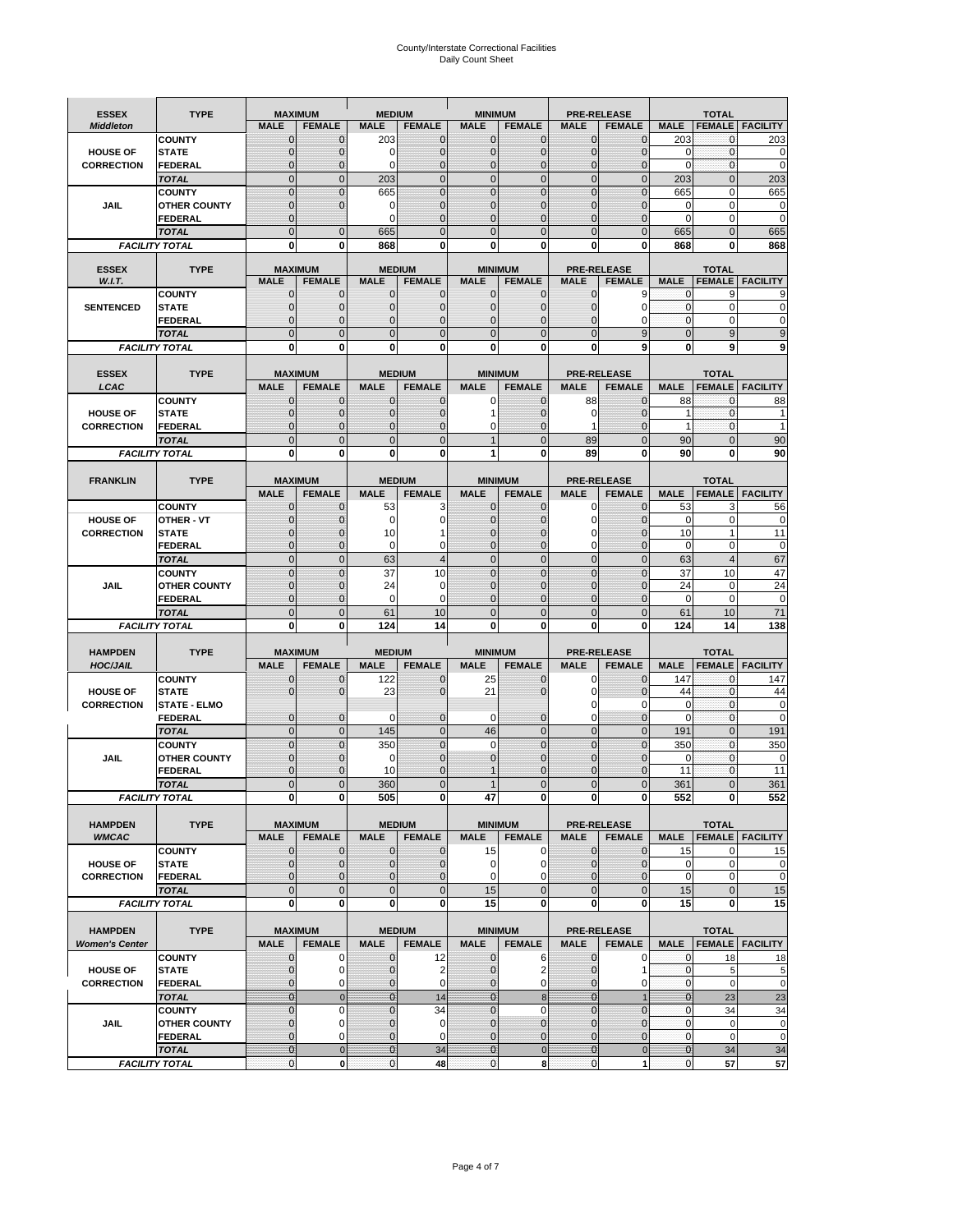| <b>HAMPSHIRE</b>  | <b>TYPE</b>                           |                  | <b>MAXIMUM</b>   |                | <b>MEDIUM</b>    |                            | <b>MINIMUM</b>               |                  | <b>PRE-RELEASE</b>     |                | <b>TOTAL</b>            |                                                                                                         |
|-------------------|---------------------------------------|------------------|------------------|----------------|------------------|----------------------------|------------------------------|------------------|------------------------|----------------|-------------------------|---------------------------------------------------------------------------------------------------------|
|                   |                                       | <b>MALE</b>      | <b>FEMALE</b>    | <b>MALE</b>    | <b>FEMALE</b>    | <b>MALE</b>                | <b>FEMALE</b>                | <b>MALE</b>      | <b>FEMALE</b>          | <b>MALE</b>    | <b>FEMALE</b>           | <b>FACILITY</b>                                                                                         |
|                   | <b>COUNTY</b>                         | $\mathbf 0$      | $\mathbf 0$      | 37             | $\mathbf 0$      | 5                          | $\mathbf 0$                  | $\overline{4}$   | 0                      | 46             | $\mathbf{0}$            | 46                                                                                                      |
| <b>HOUSE OF</b>   | <b>STATE</b>                          | $\mathbf{0}$     | $\overline{0}$   | 3              | $\overline{0}$   | $\overline{2}$             | $\overline{0}$               | 3                | $\overline{0}$         | 8              | $\mathbf 0$             | 8                                                                                                       |
| <b>CORRECTION</b> | <b>FEDERAL</b>                        | $\mathbf{0}$     | 0                | 0              | $\overline{0}$   | $\pmb{0}$                  | $\overline{0}$               | 0                | $\mathbf 0$            | $\mathbf 0$    | $\bf{0}$                | $\mathbf 0$                                                                                             |
|                   | <b>TOTAL</b>                          | $\mathbf{0}$     | $\overline{0}$   | 40             | $\mathbf{0}$     | $\overline{7}$             | $\mathbf{0}$                 | $\overline{7}$   |                        | 54             | $\mathbf{0}$            | 54                                                                                                      |
|                   | <b>COUNTY</b>                         | $\mathbf 0$      | $\mathbf 0$      | 60             | $\overline{0}$   | $\overline{0}$             | $\overline{0}$               | $\overline{0}$   | $\overline{0}$         | 60             | $\mathbf{0}$            | 60                                                                                                      |
| JAIL              | <b>OTHER COUNTY</b>                   | $\Omega$         | 0                | $\mathbf{0}$   | $\pmb{0}$        | $\mathbf 0$                | $\overline{0}$               | 0                | $\mathbf 0$            | 0              | $\mathbf 0$             | 0                                                                                                       |
|                   | <b>FEDERAL</b>                        | $\mathbf{0}$     | $\overline{0}$   | 3              | 0                | $\overline{0}$             | $\mathbf{0}$                 | $\overline{0}$   | $\overline{0}$         | 3              | $\mathbf{0}$            | 3                                                                                                       |
|                   | <b>TOTAL</b>                          | $\mathbf{0}$     | $\mathbf 0$      | 63             | $\mathbf 0$      | $\mathbf 0$                | $\mathbf 0$                  | $\mathbf{0}$     |                        | 63             | $\mathbf 0$             | 63                                                                                                      |
|                   | <b>FACILITY TOTAL</b>                 | 0                | 0                | 103            | 0                | 7                          | 0                            | 7                |                        | 117            | 0                       | 117                                                                                                     |
|                   |                                       |                  |                  |                |                  |                            |                              |                  |                        |                |                         |                                                                                                         |
| <b>MIDDLESEX</b>  | <b>TYPE</b>                           |                  | <b>MAXIMUM</b>   |                | <b>MEDIUM</b>    |                            | <b>MINIMUM</b>               |                  | <b>PRE-RELEASE</b>     |                | <b>TOTAL</b>            |                                                                                                         |
| E. Cambridge      |                                       | <b>MALE</b>      | <b>FEMALE</b>    | <b>MALE</b>    | <b>FEMALE</b>    | <b>MALE</b>                | <b>FEMALE</b>                | <b>MALE</b>      | <b>FEMALE</b>          | <b>MALE</b>    | <b>FEMALE</b>           | <b>FACILITY</b>                                                                                         |
|                   | <b>COUNTY</b>                         | 0                | 0                | $\mathbf 0$    | 0                | 0                          | $\mathbf{0}$                 | 0                | 0                      | 0              | 0                       | 0                                                                                                       |
| <b>HOUSE OF</b>   | <b>STATE</b>                          | $\pmb{0}$        | 0                | $\mathbf{0}$   | $\mathbf 0$      | $\mathbf 0$                | $\mathbf 0$                  | $\mathbf 0$      | $\mathbf 0$            | $\pmb{0}$      | $\bf{0}$                | 0                                                                                                       |
| <b>CORRECTION</b> | <b>FEDERAL</b>                        | $\mathbf{0}$     | $\mathbf 0$      | $\mathbf 0$    | $\mathbf 0$      | $\mathbf 0$                | $\mathbf{0}$                 | $\mathbf 0$      | $\mathbf 0$            | $\mathbf{0}$   | $\mathbf 0$             | 0                                                                                                       |
|                   | <b>TOTAL</b>                          | $\Omega$         | $\mathbf 0$      | $\mathbf{0}$   | $\mathbf 0$      | $\mathbf 0$                | $\mathbf 0$                  | $\mathbf{0}$     | $\overline{0}$         | $\pmb{0}$      | $\mathbf 0$             | $\overline{0}$                                                                                          |
|                   | <b>COUNTY</b>                         | $\mathbf{0}$     | $\mathbf{0}$     | $\mathbf{0}$   | $\mathbf 0$      | $\mathbf{0}$               | $\mathbf{0}$                 | $\mathbf{0}$     | $\mathbf 0$            | $\mathbf{0}$   | $\mathbf{0}$            | 0                                                                                                       |
| <b>JAIL</b>       | <b>OTHER COUNTY</b>                   | 0                | $\mathbf 0$      | $\mathbf 0$    | 0                | $\mathbf{0}$               | $\overline{0}$               | $\mathbf{0}$     | 0                      | $\pmb{0}$      | 0                       | 0                                                                                                       |
|                   | <b>FEDERAL</b>                        | $\mathbf{0}$     | $\mathbf{0}$     | $\mathbf 0$    | $\mathbf 0$      | $\mathbf{0}$               | $\mathbf 0$                  | $\mathbf{0}$     | $\mathbf 0$            | $\mathbf{0}$   | $\mathbf{0}$            | 0                                                                                                       |
|                   | <b>TOTAL</b>                          | $\mathbf 0$      | $\overline{0}$   | $\overline{0}$ | $\overline{0}$   | $\overline{0}$             | $\overline{0}$               | $\overline{0}$   | $\overline{0}$         | $\mathbf{0}$   | $\overline{0}$          | $\mathbf 0$                                                                                             |
|                   | <b>FACILITY TOTAL</b>                 | 0                | 0                | 0              | 0                | 0                          | 0                            | 0                | 0                      | 0              | 0                       | O                                                                                                       |
|                   |                                       |                  |                  |                |                  |                            |                              |                  |                        |                |                         |                                                                                                         |
| <b>MIDDLESEX</b>  | <b>TYPE</b>                           |                  | <b>MAXIMUM</b>   |                | <b>MEDIUM</b>    |                            | <b>MINIMUM</b>               |                  | <b>PRE-RELEASE</b>     |                | <b>TOTAL</b>            |                                                                                                         |
| <b>Billerica</b>  |                                       | <b>MALE</b>      | <b>FEMALE</b>    | <b>MALE</b>    | <b>FEMALE</b>    | <b>MALE</b>                | <b>FEMALE</b>                | <b>MALE</b>      | <b>FEMALE</b>          | <b>MALE</b>    | <b>FEMALE</b>           | <b>FACILITY</b>                                                                                         |
|                   | <b>COUNTY</b>                         | 0                | $\mathbf 0$      | 116            | 0                | 15                         | $\mathbf{0}$                 | 32               | $\mathbf 0$            | 163            | 0                       | 163                                                                                                     |
| <b>HOUSE OF</b>   | <b>STATE</b>                          | 0                | $\mathbf 0$      | 0              | $\mathbf{0}$     | 0                          | 0                            | 0                | $\mathbf 0$            | 0              | $\mathbf 0$             | 0                                                                                                       |
| <b>CORRECTION</b> | <b>FEDERAL</b>                        | 0                | $\mathbf{0}$     | 0              | 0                | 0                          | $\mathbf{0}$                 | 0                | $\mathbf 0$            | 0              | 0                       | 0                                                                                                       |
|                   | <b>TOTAL</b>                          | $\mathbf{0}$     | $\mathbf 0$      | 116            | $\mathbf 0$      | 15                         | $\overline{0}$               | 32               | $\overline{0}$         | 163            | $\mathbf{0}$            | 163                                                                                                     |
|                   | <b>COUNTY</b>                         | $\Omega$         | $\overline{0}$   | 382            | $\Omega$         | $\overline{0}$             | $\Omega$                     | $\mathbf 0$      | $\Omega$               | 382            | $\mathbf 0$             | 382                                                                                                     |
| JAIL              | <b>OTHER COUNTY</b>                   | 0                | $\mathbf 0$      | $\mathbf 0$    | $\mathbf{0}$     | $\mathbf{0}$               | $\mathbf{0}$                 | $\mathbf{0}$     | $\overline{0}$         | 0              | 0                       | 0                                                                                                       |
|                   | <b>FEDERAL</b>                        | $\Omega$         | $\mathbf 0$      | $\Omega$       | $\mathbf 0$      | $\mathbf 0$                | $\Omega$                     | 0                | $\mathbf 0$            | $\Omega$       | $\mathbf 0$             | $\mathbf 0$                                                                                             |
|                   | <b>TOTAL</b>                          | $\mathbf 0$      | $\overline{0}$   | 382            | $\overline{0}$   | $\overline{0}$             | $\overline{0}$               | $\overline{0}$   | $\overline{0}$         | 382            | $\overline{0}$          | 382                                                                                                     |
|                   | <b>FACILITY TOTAL</b>                 |                  | 0                | 498            | 0                | 15                         | $\mathbf{0}$                 | 32               | 0                      | 545            | 0                       | 545                                                                                                     |
|                   |                                       |                  |                  |                |                  |                            |                              |                  |                        |                |                         |                                                                                                         |
|                   |                                       |                  |                  |                |                  |                            |                              |                  |                        |                |                         |                                                                                                         |
| <b>NORFOLK</b>    | <b>TYPE</b>                           |                  | <b>MAXIMUM</b>   |                | <b>MEDIUM</b>    |                            | <b>MINIMUM</b>               |                  | <b>PRE-RELEASE</b>     |                | <b>TOTAL</b>            |                                                                                                         |
| Dedham / RT 128   |                                       | <b>MALE</b>      | <b>FEMALE</b>    | <b>MALE</b>    | <b>FEMALE</b>    | <b>MALE</b>                | <b>FEMALE</b>                | <b>MALE</b>      | <b>FEMALE</b>          | <b>MALE</b>    | <b>FEMALE</b>           | <b>FACILITY</b>                                                                                         |
|                   | <b>COUNTY</b>                         | 0                | $\mathbf 0$      | 73             | 0                | 0                          | 0                            | 23               | 0                      | 96             | 0                       | 96                                                                                                      |
| <b>HOUSE OF</b>   | <b>STATE</b>                          | $\mathbf{0}$     | $\mathbf 0$      | $\Omega$       | $\mathbf{0}$     | $\mathbf 0$                | $\mathbf{0}$                 | 0                | $\mathbf 0$            | 0              | $\mathbf 0$             | 0                                                                                                       |
| <b>CORRECTION</b> | FEDERAL                               | $\mathbf{0}$     | 0                | 0              | 0                | 0                          | $\overline{0}$               | 0                | 0                      | $\mathbf 0$    | $\mathbf 0$             | 0                                                                                                       |
|                   | <b>TOTAL</b>                          | $\pmb{0}$        | $\mathbf 0$      | 73             | $\mathbf 0$      | $\mathbf 0$                | $\overline{0}$               | 23               | $\mathbf 0$            | 96             | $\mathbf 0$             | 96                                                                                                      |
|                   | <b>COUNTY</b>                         | $\Omega$         | $\overline{0}$   | 162            | $\overline{0}$   | $\overline{0}$             | $\Omega$                     | $\mathbf 0$      | $\overline{0}$         | 162            | 0                       | 162                                                                                                     |
| JAIL              | INS                                   | $\mathbf{0}$     | 0                | $\mathbf 0$    | $\mathbf{0}$     | $\mathbf{0}$               | $\mathbf{0}$                 | 0                | $\mathbf 0$            | 0              | 0                       | 0                                                                                                       |
|                   | <b>FEDERAL</b>                        | $\Omega$         | $\overline{0}$   | 59             | $\mathbf 0$      | $\overline{0}$             | $\Omega$                     | $\mathbf 0$      | $\mathbf 0$            | 59             | $\mathbf 0$             | 59                                                                                                      |
|                   | <b>TOTAL</b>                          | $\mathbf 0$      | $\overline{0}$   | 221            | $\overline{0}$   | $\overline{0}$             | $\overline{0}$               | $\Omega$         | $\overline{0}$         | 221            | $\mathbf{0}$            | 221                                                                                                     |
|                   | <b>FACILITY TOTAL</b>                 | 0                | 0                | 294            | 0                | 0                          | 0                            | 23               | 0                      | 317            | 0                       | 317                                                                                                     |
|                   |                                       |                  |                  |                |                  |                            |                              |                  |                        |                |                         |                                                                                                         |
| <b>NORFOLK</b>    | <b>TYPE</b>                           |                  | <b>MAXIMUM</b>   |                | <b>MEDIUM</b>    |                            | <b>MINIMUM</b>               |                  | <b>PRE-RELEASE</b>     |                | <b>TOTAL</b>            |                                                                                                         |
| <b>Braintree</b>  |                                       | <b>MALE</b>      | <b>FEMALE</b>    | <b>MALE</b>    | <b>FEMALE</b>    | <b>MALE</b>                | <b>FEMALE</b>                | <b>MALE</b>      | <b>FEMALE</b>          | <b>MALE</b>    | <b>FEMALE</b>           | <b>FACILITY</b>                                                                                         |
|                   | <b>COUNTY</b>                         | $\mathbf{0}$     | $\mathbf{0}$     | $\mathbf{0}$   | 0                | 0                          | $\overline{0}$               | 0                | $\overline{0}$         | $\mathbf 0$    | 0                       | 0                                                                                                       |
| <b>HOUSE OF</b>   | <b>STATE</b>                          | $\Omega$         | $\Omega$         | $\Omega$       | $\Omega$         | $\Omega$                   | $\Omega$                     | $\mathbf{0}$     | $\Omega$               | $\Omega$       | $\Omega$                | $\Omega$                                                                                                |
| <b>CORRECTION</b> | FEDERAL                               | $\mathbf 0$      | $\mathbf{0}$     | $\mathbf 0$    | $\mathbf{0}$     | $\mathbf 0$                | $\mathbf 0$                  | $\mathbf 0$      | 0                      | $\overline{0}$ | $\mathbf 0$             |                                                                                                         |
|                   | <b>TOTAL</b>                          | $\mathbf 0$      | $\mathbf 0$      | $\mathbf{0}$   | $\mathbf 0$      | $\mathbf{0}$               | $\mathbf 0$                  | $\mathbf 0$      | $\mathbf 0$            | $\mathbf 0$    | $\pmb{0}$               |                                                                                                         |
|                   | <b>FACILITY TOTAL</b>                 | $\mathbf 0$      | 0                | 0              | 0                | $\bf{0}$                   | <sub>0</sub>                 | 0                | 0                      | $\mathbf{0}$   | $\mathbf 0$             | 0                                                                                                       |
|                   |                                       |                  |                  |                |                  |                            |                              |                  |                        |                |                         | $\mathbf 0$<br>$\mathbf 0$                                                                              |
| <b>PLYMOUTH</b>   | <b>TYPE</b>                           |                  | <b>MAXIMUM</b>   |                | <b>MEDIUM</b>    |                            | <b>MINIMUM</b>               |                  | <b>PRE-RELEASE</b>     |                | <b>TOTAL</b>            |                                                                                                         |
|                   |                                       | <b>MALE</b>      | <b>FEMALE</b>    | <b>MALE</b>    | <b>FEMALE</b>    | <b>MALE</b>                | <b>FEMALE</b>                | <b>MALE</b>      | <b>FEMALE</b>          | <b>MALE</b>    |                         | <b>FEMALE</b> FACILITY                                                                                  |
|                   | <b>COUNTY</b>                         | $\mathbf{0}$     | 0                | 80             | $\mathbf{0}$     | 0                          | $\mathbf{O}$                 | $\mathbf 0$      | 0                      | 80             | $\mathbf 0$             |                                                                                                         |
| <b>HOUSE OF</b>   | <b>STATE</b>                          | $\mathbf{0}$     | $\mathbf 0$      | 39             | $\mathbf 0$      | $\mathbf 0$                | $\mathbf{0}$                 | $\mathbf{0}$     | $\overline{0}$         | 39             | $\pmb{0}$               |                                                                                                         |
| <b>CORRECTION</b> | <b>FEDERAL</b>                        | $\mathbf 0$      | $\mathbf{0}$     | 0              | $\mathbf 0$      | $\mathbf 0$                | $\mathbf{0}$                 | 0                | $\mathbf 0$            | $\mathbf 0$    | $\mathbf 0$             |                                                                                                         |
|                   | <b>DYS</b>                            | $\mathbf{0}$     | $\mathbf{0}$     | 0              | $\mathbf{0}$     | $\mathbf 0$                | $\mathbf{0}$                 | $\mathbf 0$      | $\overline{0}$         | $\mathbf 0$    | $\mathbf{O}$            |                                                                                                         |
|                   | <b>TOTAL</b>                          | $\mathbf 0$      | $\mathbf 0$      | 119            | $\mathbf 0$      | $\mathbf 0$                | $\mathbf 0$                  | $\mathbf 0$      | $\pmb{0}$              | 119            | $\mathbf{0}$            |                                                                                                         |
|                   | <b>COUNTY</b>                         | $\mathbf 0$      | $\mathbf 0$      | 180            | $\mathbf{0}$     | $\mathbf 0$                | $\overline{0}$               | $\mathbf 0$      | $\mathbf 0$            | 180            | $\mathbf 0$             | 180                                                                                                     |
| <b>JAIL</b>       | <b>OTHER COUNTY</b>                   | $\mathbf{0}$     | $\mathbf{0}$     | 120            | $\mathbf 0$      | $\mathbf 0$                | $\mathbf{0}$                 | 0                | $\overline{0}$         | 120            | $\mathbf 0$             |                                                                                                         |
|                   | <b>FEDERAL</b>                        | $\mathbf{0}$     | $\mathbf{0}$     | 165            | 0                | $\mathbf 0$                | $\overline{0}$               | 0                | $\overline{0}$         | 165            | $\mathbf 0$             |                                                                                                         |
|                   | 52A's                                 | $\mathbf{0}$     | $\mathbf{0}$     | 0              | $\mathbf{0}$     | $\mathbf{0}$               | $\overline{0}$               | 0                | $\overline{0}$         | $\mathbf 0$    | $\mathbf{O}$            |                                                                                                         |
|                   | Non 52A's                             | $\mathbf{0}$     | $\mathbf{0}$     | $\mathbf 0$    | $\mathbf{0}$     | $\mathbf 0$                | $\mathbf{0}$                 | $\mathbf 0$      | 0                      | $\mathbf 0$    | $\mathbf 0$             |                                                                                                         |
|                   | <b>TOTAL</b><br><b>FACILITY TOTAL</b> | $\mathbf 0$<br>0 | $\mathbf 0$<br>0 | 465<br>584     | $\mathbf 0$<br>0 | $\mathbf 0$<br>$\mathbf 0$ | $\mathbf{0}$<br>$\mathbf{0}$ | $\mathbf 0$<br>0 | $\pmb{0}$<br>$\pmb{0}$ | 465<br>584     | $\mathbf 0$<br>$\bf{0}$ | 80<br>39<br>$\mathbf 0$<br>$\mathbf 0$<br>119<br>120<br>165<br>$\mathbf 0$<br>$\mathbf 0$<br>465<br>584 |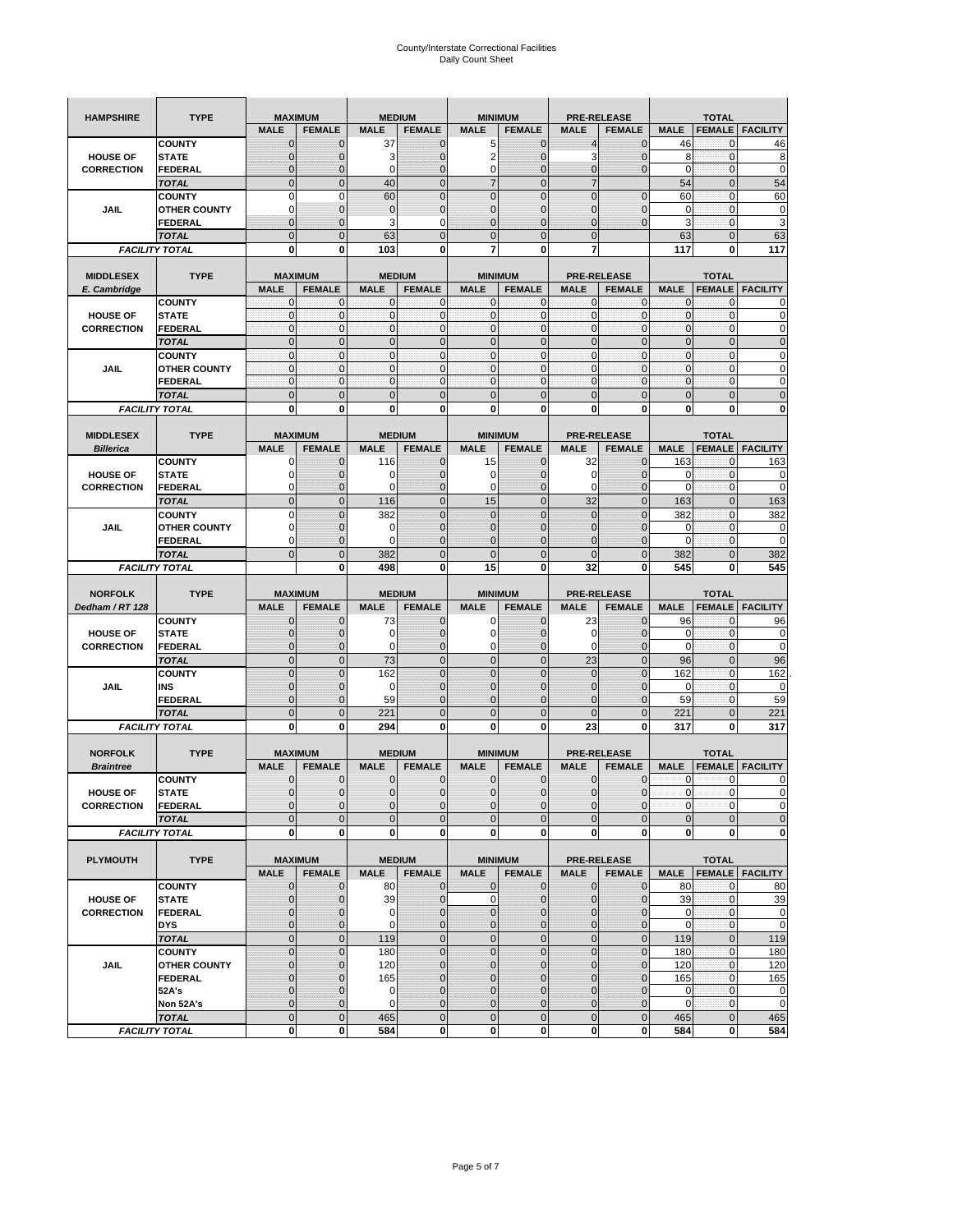# County/Interstate Correctional Facilities Daily Count Sheet

| <b>SUFFOLK</b>        | <b>TYPE</b>           |                              | <b>MAXIMUM</b> | <b>MEDIUM</b> |                |                | <b>MINIMUM</b> |                | <b>PRE-RELEASE</b> |             | <b>TOTAL</b>  |                 |
|-----------------------|-----------------------|------------------------------|----------------|---------------|----------------|----------------|----------------|----------------|--------------------|-------------|---------------|-----------------|
| <b>Nashua Street</b>  |                       | <b>MALE</b>                  | <b>FEMALE</b>  | <b>MALE</b>   | <b>FEMALE</b>  | <b>MALE</b>    | <b>FEMALE</b>  | <b>MALE</b>    | <b>FEMALE</b>      | <b>MALE</b> | <b>FEMALE</b> | <b>FACILITY</b> |
|                       | <b>COUNTY</b>         | $\Omega$                     | $\mathbf{0}$   | 435           | $\Omega$       | $\mathbf{0}$   | $\Omega$       | $\Omega$       | $\Omega$           | 435         | $\Omega$      | 435             |
| <b>JAIL</b>           | <b>OTHER COUNTY</b>   | $\Omega$                     | 0              | $\Omega$      | 0              | $\mathbf{0}$   | $\Omega$       | $\mathbf 0$    | $\Omega$           | $\Omega$    | $\Omega$      | $\mathbf 0$     |
|                       | <b>FEDERAL</b>        | $\Omega$                     | $\Omega$       | 0             | $\Omega$       | $\mathbf{0}$   | $\Omega$       | $\Omega$       | $\Omega$           | $\Omega$    | $\Omega$      | $\Omega$        |
|                       | <b>TOTAL</b>          | $\Omega$                     | $\mathbf 0$    | 435           | $\overline{0}$ | $\overline{0}$ | $\mathbf{0}$   | $\mathbf{0}$   | $\Omega$           | 435         | $\Omega$      | 435             |
|                       | <b>FACILITY TOTAL</b> | 0                            | 0              | 435           | $\bf{0}$       | <sub>0</sub>   | 0              | $\mathbf{0}$   | 0                  | 435         | 0             | 435             |
|                       |                       |                              |                |               |                |                |                |                |                    |             |               |                 |
| <b>SUFFOLK</b>        | <b>TYPE</b>           | <b>MAXIMUM</b>               |                | <b>MEDIUM</b> |                |                | <b>MINIMUM</b> |                | <b>PRE-RELEASE</b> |             | <b>TOTAL</b>  |                 |
| South Bay             |                       | <b>MALE</b>                  | <b>FEMALE</b>  | <b>MALE</b>   | <b>FEMALE</b>  | <b>MALE</b>    | <b>FEMALE</b>  | <b>MALE</b>    | <b>FEMALE</b>      | <b>MALE</b> | <b>FEMALE</b> | <b>FACILITY</b> |
|                       | <b>COUNTY</b>         | $\Omega$                     | $\mathbf{0}$   | 298           | 118            | $\mathbf{0}$   | $\mathbf{0}$   | 4              | 2                  | 302         | 120           | 422             |
| <b>HOUSE OF</b>       | <b>STATE</b>          |                              | $\mathbf{0}$   | $\Omega$      |                | $\Omega$       | 0              | $\Omega$       | $\Omega$           | $\Omega$    |               | 1               |
| <b>CORRECTION</b>     | <b>FEDERAL</b>        | $\Omega$                     | $\mathbf{0}$   | $\Omega$      | $\Omega$       | $\mathbf{0}$   | $\mathbf{0}$   | $\Omega$       | 0                  | $\Omega$    | $\Omega$      | $\Omega$        |
|                       | <b>TOTAL</b>          | $\Omega$                     | $\overline{0}$ | 298           | 119            | $\mathbf 0$    | $\mathbf{0}$   | $\overline{4}$ | $\overline{2}$     | 302         | 121           | 423             |
|                       | <b>FACILITY TOTAL</b> | 0                            | 0              | 298           | 119            | <sub>0</sub>   | 0              | 4              | $\overline{2}$     | 302         | 121           | 423             |
|                       |                       |                              |                |               |                |                |                |                |                    |             |               |                 |
| <b>WORCESTER</b>      | <b>TYPE</b>           | <b>MAXIMUM</b>               |                | <b>MEDIUM</b> |                |                | <b>MINIMUM</b> |                | <b>PRE-RELEASE</b> |             | <b>TOTAL</b>  |                 |
|                       |                       | <b>MALE</b>                  | <b>FEMALE</b>  | <b>MALE</b>   | <b>FEMALE</b>  | <b>MALE</b>    | <b>FEMALE</b>  | <b>MALE</b>    | <b>FEMALE</b>      | <b>MALE</b> | <b>FEMALE</b> | <b>FACILITY</b> |
|                       | <b>COUNTY</b>         |                              |                |               |                |                |                |                |                    | 180         | $\Omega$      | 180             |
| <b>HOUSE OF</b>       | <b>STATE</b>          |                              |                |               |                |                |                |                |                    | 0           | 0             | 0               |
| <b>CORRECTION</b>     | <b>FEDERAL</b>        |                              |                |               |                |                |                |                |                    | $\Omega$    | $\Omega$      | $\Omega$        |
|                       | <b>TOTAL</b>          | U                            | $\Omega$       | $\Omega$      | $\mathbf 0$    | $\Omega$       | $\Omega$       | $\Omega$       | $\Omega$           | 180         | $\Omega$      | 180             |
|                       | <b>COUNTY</b>         |                              |                |               |                |                |                |                |                    | 333         | $\Omega$      | 333             |
| <b>JAIL</b>           | <b>OTHER COUNTY</b>   |                              |                |               |                |                |                |                |                    | 0           | 0             | 0               |
|                       | FEDERAL               |                              |                |               |                |                |                |                |                    | $\Omega$    | $\Omega$      | $\Omega$        |
|                       | <b>TOTAL</b>          | $\cap$                       | $\Omega$       | $\Omega$      | $\mathbf{0}$   | $\mathbf 0$    | $\mathbf 0$    | $\overline{0}$ | $\Omega$           | 333         | $\Omega$      | 333             |
|                       | <b>FACILITY TOTAL</b> | $\Omega$                     | $\mathbf 0$    | $\Omega$      | 0              | 0              | $\mathbf{0}$   | $\mathbf{0}$   | 0                  | 513         | O             | 513             |
|                       |                       |                              |                |               |                |                |                |                |                    |             |               |                 |
| <b>FEDERAL BUREAU</b> |                       | <b>STATE</b>                 |                |               |                |                |                |                |                    |             |               |                 |
| OF PRISONS            | <b>TYPE</b>           | <b>TOTAL</b>                 | 11             |               |                |                |                |                |                    |             |               |                 |
| <b>DYS</b>            | <b>TYPE</b>           | <b>STATE</b><br><b>TOTAL</b> | $\mathbf{1}$   |               |                |                |                |                |                    |             |               |                 |
|                       |                       | <b>STATE</b>                 |                |               |                |                |                |                |                    |             |               |                 |
| <b>INTERSTATES</b>    | <b>TYPE</b>           | <b>TOTAL</b>                 | 79             |               |                |                |                |                |                    |             |               |                 |

\*Data for county facilities is provided by the MA County Sheriffs.